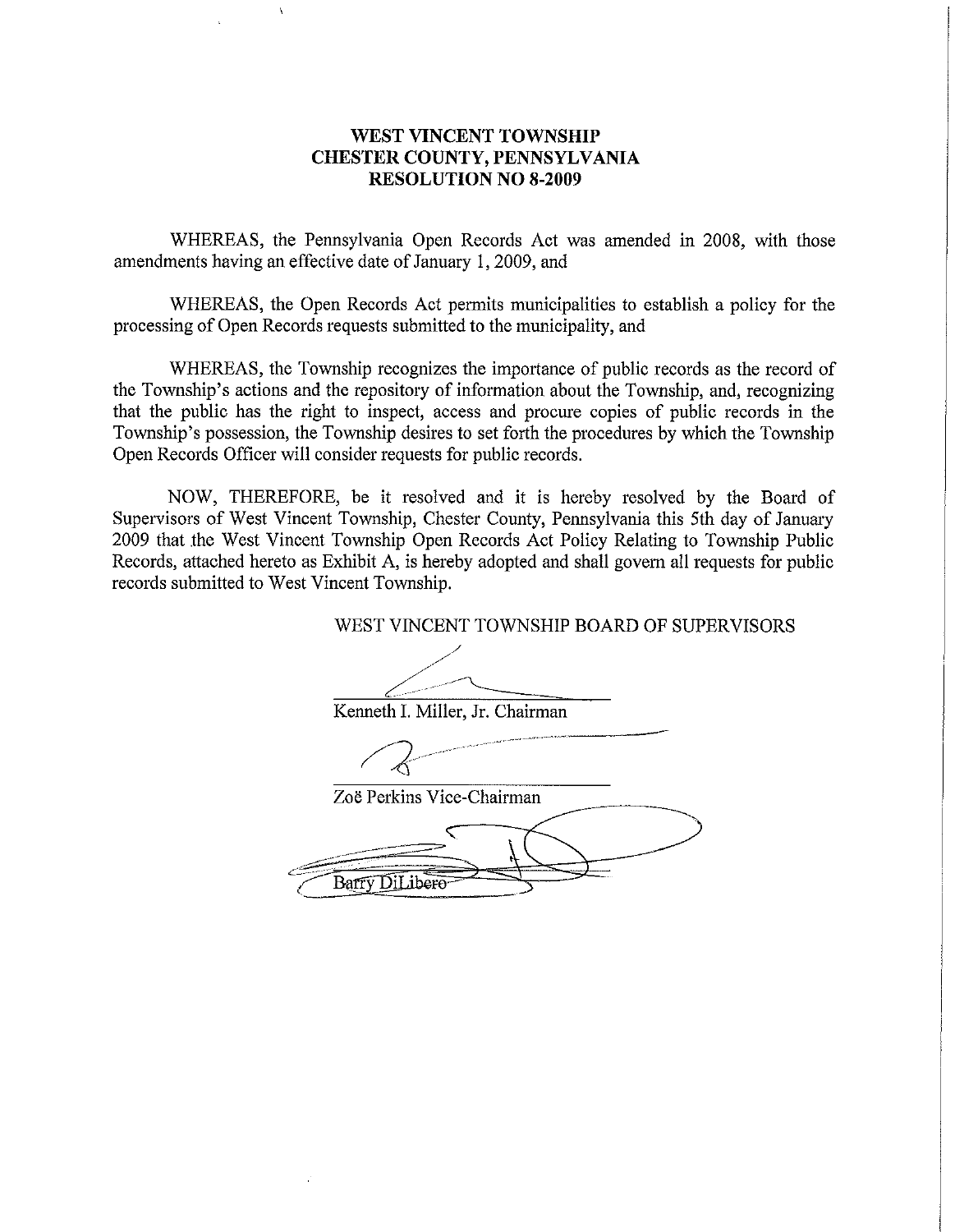# WEST VINCENT TOWNSHIP OPEN RECORDS ACT POLICY RELATING TO TOWNSHIP PUBLIC RECORDS

## 1. Purpose

The Township recognizes the importance of public records as the record of the Township's actions and the repository of information about the Township. The public has the right to inspect, access and procure copies of public records in the Township's possession, with certain exceptions, subject to law. It shall be the purpose of the instant Open Records Act Policy to set forth the procedures by which the Township will consider requests for public records

## 2. Authority

In accordance with the Pennsylvania Right to Know Law and subject to any exemptions provided therein, the Township shall make its public records available for access and duplication to any individual who submits <sup>a</sup> request in writing on the application form provided by the Township, together with all applicable fees. The Township shall also have the discretion to fill verbal or anonymous requests for access or copies of public records, subject to the requestor paying all applicable fees therefor

## 3. Delegation of Responsibility to Open Records Officer

The Board shall annually designate an Open Records Officer, who shall be responsible

to

- a. Receive written requests for access to records submitted to the Township;<br>b. Review and respond to written requests in accordance with the Right to K
- Review and respond to written requests in accordance with the Right to Know Law, Township policies and regulations;
- c. Direct requests to other appropriate individuals within the Township;<br>d. Track the Township's progress in responding to requests:
- d. Track the Township's progress in responding to requests
- e. Issue interim and final responses to submitted requests; and f. Maintain a log of all record requests and their disposition for
- Maintain a log of all record requests and their disposition for each calendar year.

# 4. Procedural Requirements for Public Document Requests

## a. Request For Access.

A written request for access to or duplication of a public record shall be submitted on the required form(s) and addressed to the Township's Open Records Officer. Written requests may be submitted to the Township in person, by mail, by email, or to a designated facsimile machine. Written requests that are received by the Open Records Officer after the regular business hours for the Township shall be deemed to have been received on the following business day

Each request must include the following information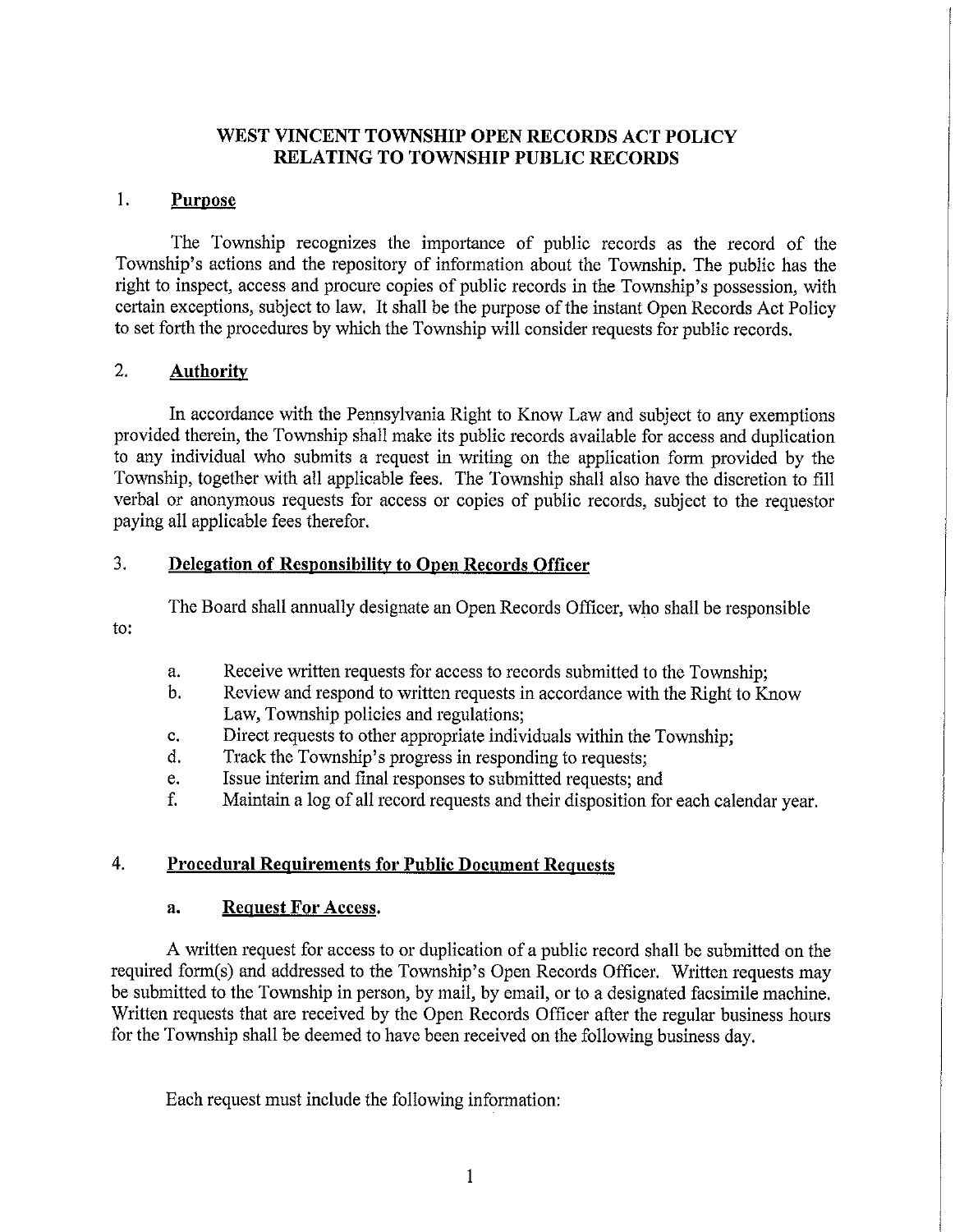- I. Identification or description of the requested record, in sufficient detail.<br>2. The medium in which the record is requested.
- 2. The medium in which the record is requested.<br>3. Name and address of the individual to receive
- 3. Name and address of the individual to receive the Township's response

# b. Receipt of Request.

Upon receiving a request for access to a record, the Open Records Officer shall immediately

- 1. Note the date of receipt on the written request.
- 2. Compute and note on the written request the day on which the five (5) day period for response will expire
- 3. Note the receipt of the written request on the Township's RTK Log.
- 4. Supply a copy of the written request to the Township Solicitor, and, if applicable, to the appropriate chairperson of the Township committee, board, office or officer which may be in possession of the requested materials

## c. Retention of Requests.

The Open Records Officer shall maintain an electronic or paper copy of the written request, including all documents submitted with the request, until the request has been fulfilled. If the written request is denied, maintain the written request for thirty-one  $(31)$  days or, if an appeal is filed, until a final determination is issued or the appeal is deemed denied.

# d. General Guidelines.

- 1. Requesters may access and procure copies of the public records of the Township during the regular business hours of the Township offices.
- 2. A requester's right of access does not include the right to remove a record from the control or supervision of the Open Records Officer. The Open Records Officer may require that the requester be supervised in his/her review of any public records. However, a requestor may request a photocopy of such public records at cost as provided herein. In the event that such copying costs are estimated to exceed \$100, then the requestor shall be required to pre-pay the estimated cost for copying.
- 3. The Township shall not limit the number of records requested. However, pursuant to the Right to Know Law, the Township may deny a requester access to <sup>a</sup> record if the requester has made repeated requests for that same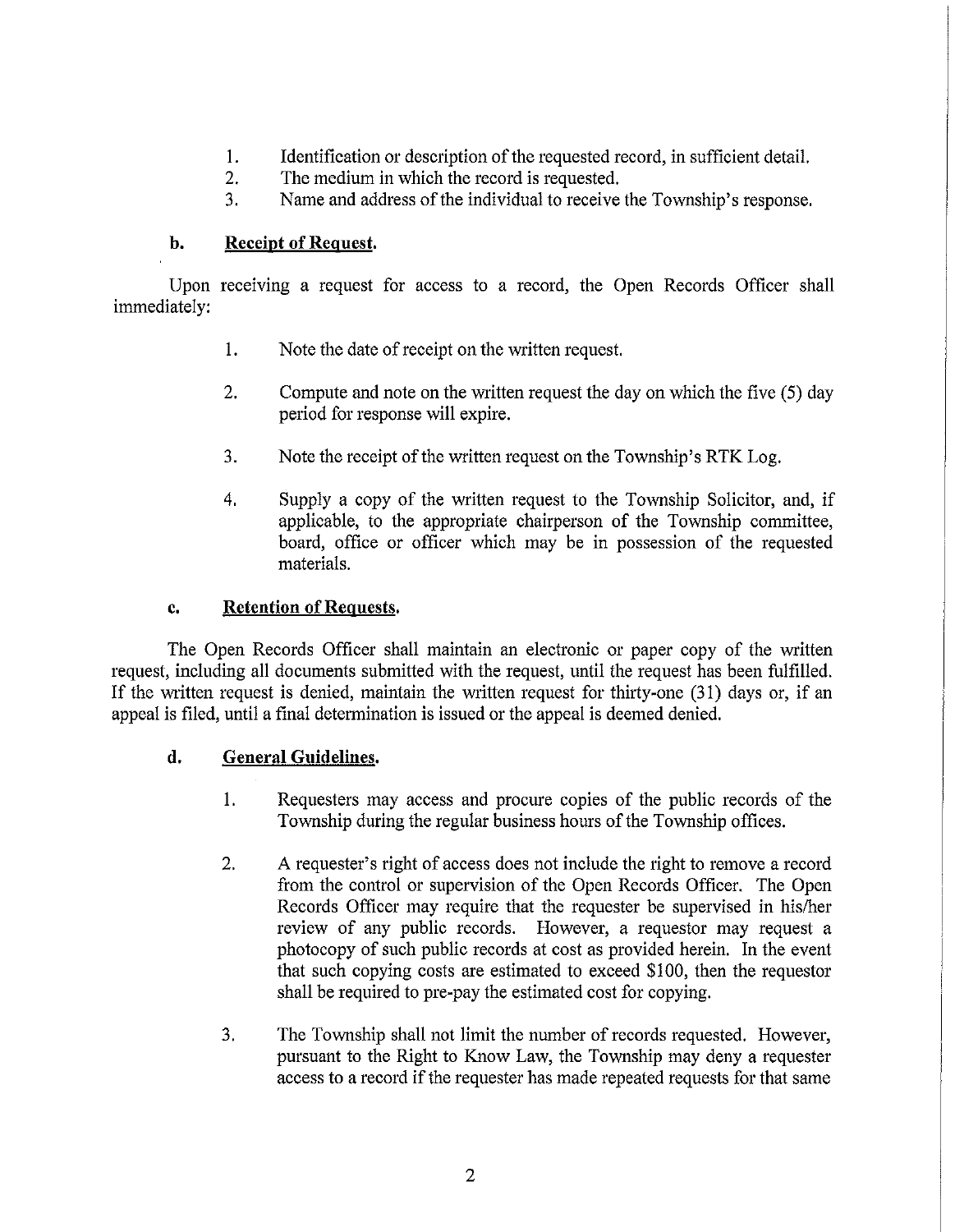record and the repeated requests have placed an umeasonable burden on the Township

- 4. When responding to a request for access, the Township is not required to create a record that does not exist nor to compile, maintain, format or organize <sup>a</sup> record in <sup>a</sup> manner which the Township does not currently use
- <sup>5</sup> Information shall be made available to individuals with disabilities in an appropriate format, upon request and with sufficient advance notice.
- 6 The Township shall post at the administration office and on the Township's web site, to the extent that the Township maintains a web site, the following information
	- a) Contact information for the Open Records Officer (including name, address, business phone number, facsimile number, and email).
	- b) Contact information for the state's Office of Open Records or other applicable appeals officer
	- c) The form to be used to file a request
	- d) Township policy, administrative regulations and procedures governing requests for access to the Township's public records.
- 7. The Township shall not require an explanation of the reason for the request or the intended use of the requested record, unless otherwise required by law
- 8. A public record shall be provided to the requester in the medium requested if it exists in that form. Otherwise, the public record shall be provided in its existing medium. However, the Township is not required to permit use of its computers in order to access any public record.
- 9. If the Open Records Officer responds to a requester that a copy of the requested record is available for delivery at the Township office and the requester does not retrieve the record within sixty  $(60)$  days of the Township's response, the Township shall dispose of the copy and retain any fees paid to date

## e. Fees.

The Board may approve <sup>a</sup> list of reasonable fees relative to requests for public records pursuant to the duplication fee schedule established by the State Office of Open Records. The Township shall maintain <sup>a</sup> list of applicable fees and disseminate the list to requesters upon request. No fee will be imposed for review of a record to determine whether the record is subject to access under law. As noted above, prior to granting access, the Township may require prepayment of estimated fees when the fees required to fulfill the request are expected to exceed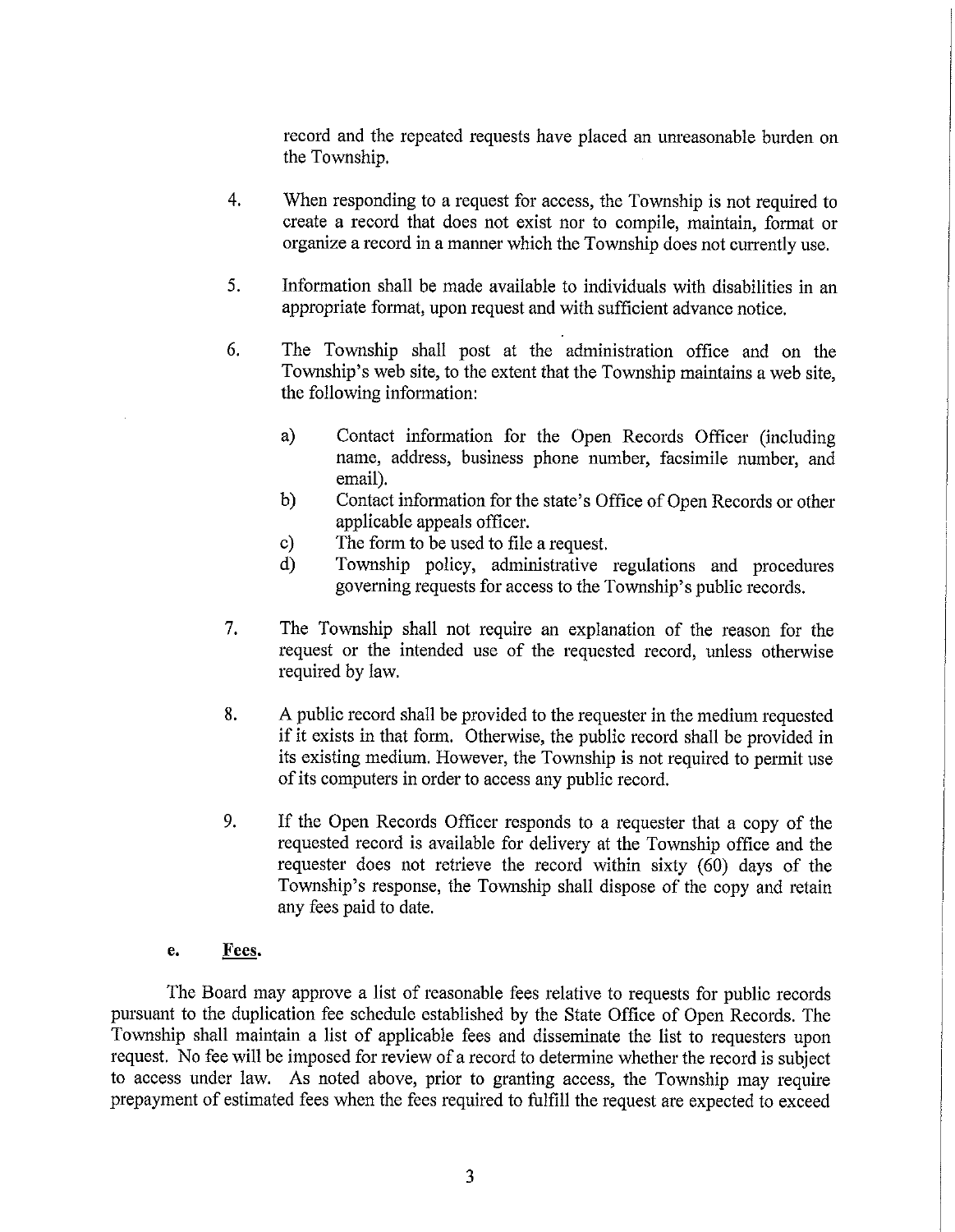\$100. Upon request, the Board of Supervisors may waive duplication fees when the requester duplicates the record or the Board of Supervisors deems it is in the public interest to do so.

## 5. Guidelines for Responses to RTK Requests

#### a. Response To Request - General.

Upon receipt of a written request for access to or duplication of a record, the Open Records Officer shall determine if the requested record is a public record and if the Township has possession, custody or control of that record. The Open Records Officer shall respond as promptly as possible under the existing circumstances and the initial response time shall not exceed five (5) business days from the date the written request is received by the Open Records Officer unless such time period is extended as noted below

The initial response shall either

- 1) notify the requester of the need for a time extension to fully respond;
- 2) grant access to the requested record;
- 3) deny access to the requested record;
- 4) partially grant and partially deny access to the requested record; or
- 5) request more detail from the requester to clearly identify the requested material if the Open Records Officer is unable to determine the records being sought

If the Township fails to respond to a request within five (5) business days of receipt of the request, the request for access/duplication shall be deemed denied and the requestor shall have the right to appeal as set forth below

#### b. Extension Of Time.

If the Open Records Officer determines that an extension of time is required to respond to a request, in accordance with the factors stated in the Open Records Act, written notice of the same shall be sent to the requester within five (5) business days of receipt of request. The notice shall indicate that the request for access is being reviewed, the reason that the review requires an extension, a reasonable date when the response is expected, and an estimate of applicable fees owed when the record becomes available. If such extension is less than or equal to a thirty (30 calendar day period following the five  $(5)$  business days allowed for the initial response, then no consent of the requester is necessary. In the event that such extension exceeds thirty (30) days from the date of end of the five  $(5)$  day period allowed for the initial response, then the Open Records Officer shall seek the written consent of the requester of the same. If the response is not given by the specified date, it shall be deemed denied on the day following that date.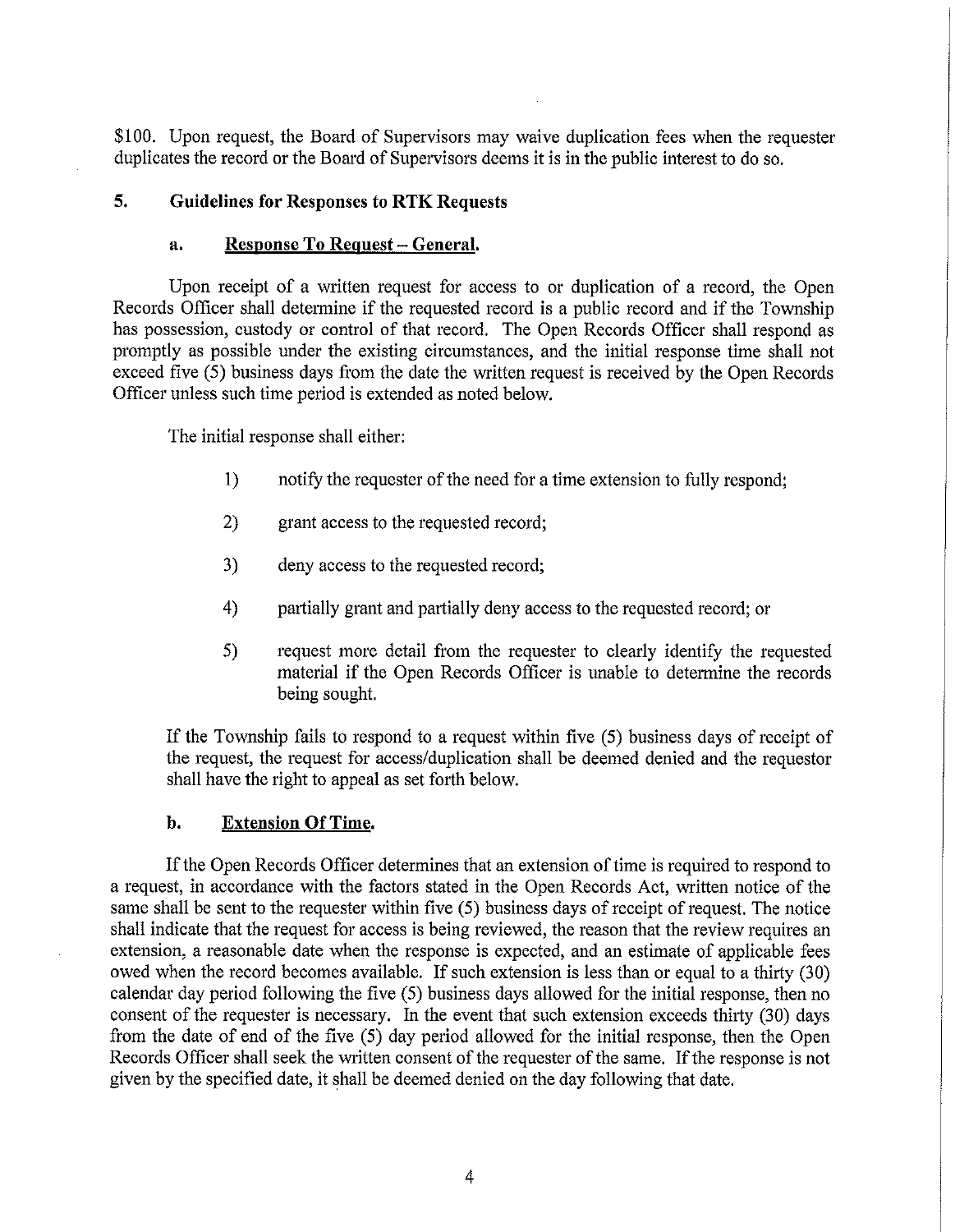#### c. Grant Of Request.

If the Open Records Officer determines that the request will be granted, the response shall inform the requester that access is granted and either include information on the regular business hours of the Township office during which the materials can be reviewed, provide electronic access to the requested public records, provide an invoice for the duplication costs of the public records or state where the requester may go to inspect the records or information electronically at <sup>a</sup> publically accessible site The response shall include <sup>a</sup> copy of the fee schedule in effect, shall note the medium in which the records will be provided and shall include a statement that prepayment of fees is required prior to the Township's efforts to copy the requested public records in <sup>a</sup> specified amount if access to the records will cost in excess of \$100.

In granting a request, the Open Records Officer may respond by notifying the requester that the record is available through publicly accessible electronic means or that the Township shall provide access to inspect the record electronically. If the requester, within thirty  $(30)$  days following receipt of the Township's notice, submits a written request to have the record converted to paper, the Township shall provide access in printed form within five (5) days of receipt of the request for conversion to paper upon payment of duplication costs therefor, unless such time period is extended as noted herein

A public record that is not in the Township's possession, but that is possessed by a third patty with whom the Township has contracted to perform <sup>a</sup> governmental function and which directly relates to that governmental function, shall be considered a public record of the Township unless otherwise exempt from disclosure under the Open Records Act When the Township contracts with such a third party, the contractor shall be required to comply with requests for such records to the extent required by law and if such is subject to disclosure under the Open Records Act, the third party contractor shall be required to provide the Township with the requested record in a timely manner in order to allow the Township to comply with law

Redaction: If the Open Records Officer determines that a public record contains information that is subject to disclosure under the Act but that such information is comingled with information that is exempt from access thereunder, the Open Records Officer shall grant access to the information subject to access and deny access to the information not subject to access, subject to the ability of the Open Records Officer to redact from the public record such information that is not subject to access. The Open Records Officer will not deny access to a record if information is able to be redacted. Information that is not subject to access and is redacted from a public record shall be deemed a denial.

## d. Denial Of Request.

If the Open Records Officer denies a request for access to a record, whether in whole or in part, a written response shall be sent within five  $(5)$  business days of receipt of the request unless such time is extended as noted above. The response denying the request shall include the following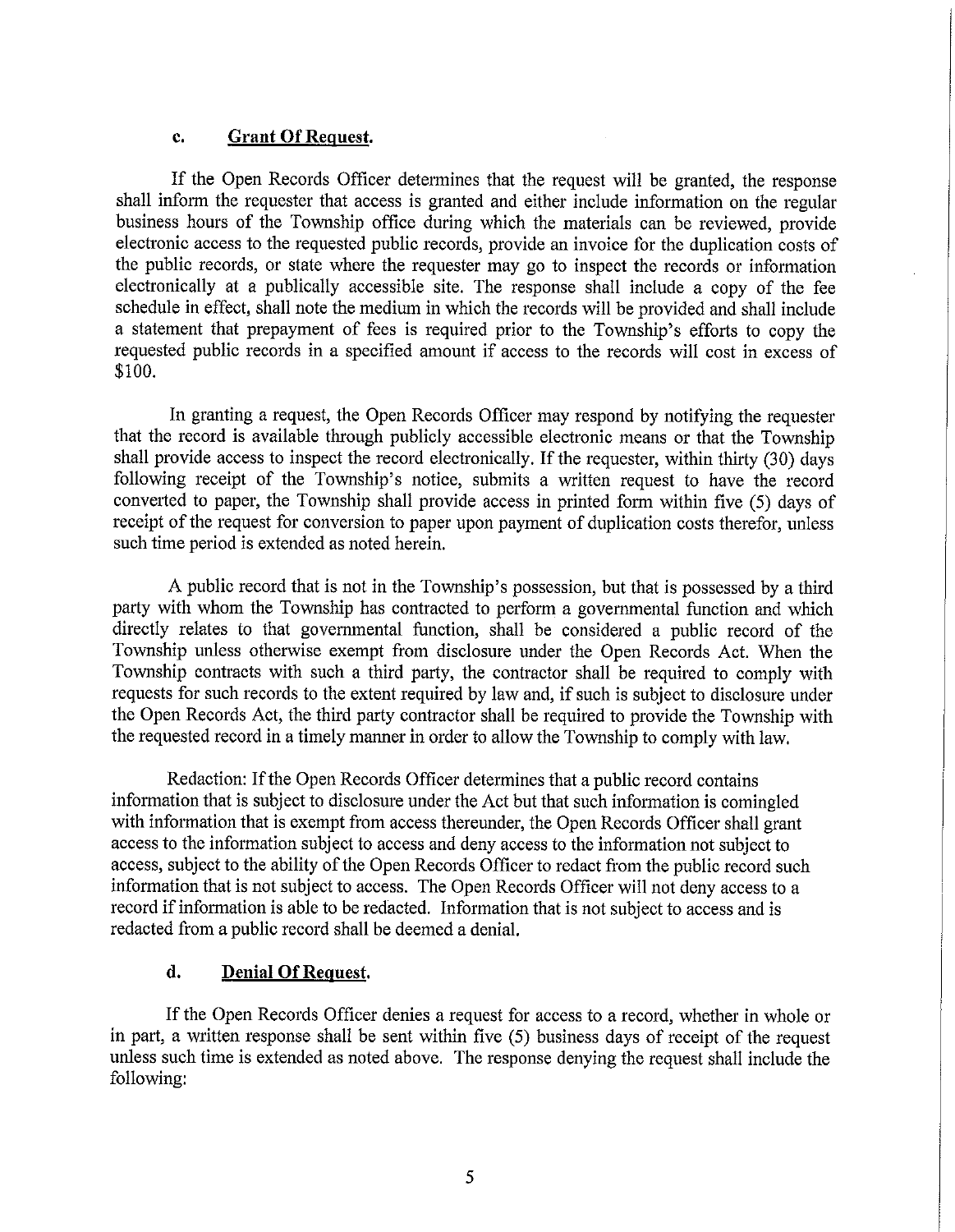- 1. A description of the record requested.
- 2. The specific reason(s) for denial, including a citation of supporting legal authority
- 3. The name, title, address, telephone number, and signature of the Open Records Officer on whose authority the denial is issued
- 4. The date of the response.
- 5. The procedure for the requester to appeal a denial of access.

## e. Grounds for Denial of RTK Request.

Inter alia, the Open Records Officer may deny a request for access to a record for any of the following reasons

- 1. That the document/information sought is not a public record as defined by law. In this regard, it should be noted that the Township is not required to create a record that does not currently exist or to compile, maintain, format or organize <sup>a</sup> record in <sup>a</sup> manner in which the Township does not currently compile, maintain, format or organize the record.
- 2. That the Township nor any third party with whom the Township has contracted to perform <sup>a</sup> governmental function is not in possession or control of the information requested.
- 3. That timely access is not possible due to a disaster, or when access may cause physical damage or irreparable harm to the record. To the extent possible, a record's contents shall be made accessible even when the record is physically unavailable
- 4. That the document/information sought is exempt from disclosure under the Open Records Act

# f. Public Records Exempt from Disclosure.

The following information and documents are exempt from disclosure under the Open Records Act

 $(1)$  A record the disclosure of which:

(i) would result in the loss of Federal or State funds by the Township; or

(ii) would be reasonably likely to result in a substantial and demonstrable risk of physical harm to or the personal security of an individual.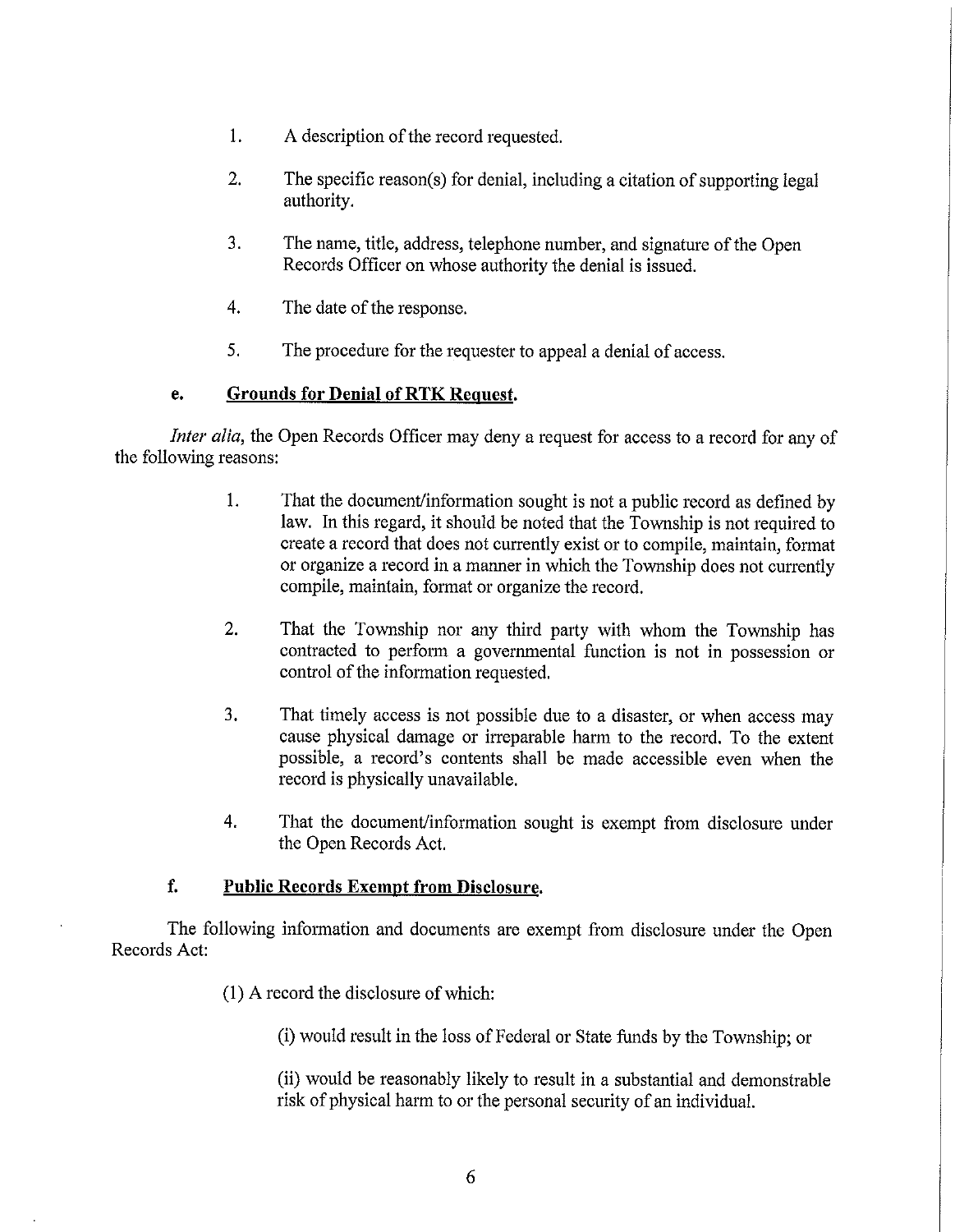<sup>2</sup> A record maintained by the Township in connection with the military homeland security, national defense, law enforcement or other public safety activity that if disclosed would be reasonably likely to jeopardize or threaten public safety or preparedness or public protection activity or <sup>a</sup> record that is designated classified by an appropriate Federal or State military authority

(3) A record, the disclosure of which creates a reasonable likelihood of endangering the safety or the physical security of a building, public utility, resource, infrastructure, facility or information storage system, which may include: (i) documents or data relating to computer hardware, source files, software and system networks that could jeopardize computer security by exposing a vulnerability in preventing, protecting against, mitigating or responding to a terrorist act; (ii) lists of infrastructure, resources and significant special events, including those defined by the Federal Government in the National Infrastructure Protections, which are deemed critical due to their nature and which result from risk analysis; threat assessments; consequences assessments; antiterrorism protective measures and plans; counterterrorism measures and plans; and security and response needs assessments; and (iii) building plans or infrastructure records that expose or create vulnerability through disclosure of the location, configuration or security of critical systems, including public utility systems, structural elements, technology, communication, electrical, fire suppression, ventilation, water, wastewater, sewage and gas systems.

<sup>4</sup> A record regarding computer hardware software and networks including administrative or technical records, which, if disclosed, would be reasonably likely to jeopardize computer security.

<sup>5</sup> A record of an individual <sup>s</sup> medical psychiatric or psychological history or disability status, including an evaluation, consultation, prescription, diagnosis or treatment; results of tests, including drug tests; enrollment in a health care program or program designed for participation by persons with disabilities including vocation rehabilitation, workers' compensation and unemployment compensation; or related information that would disclose individually identifiable health information

(6) The following personal identification information:

(i) A record containing all or part of a person's Social Security number; driver's license number; personal financial information; home, cellular or personal telephone numbers; personal email addresses; employee number or other confidential personal identification number

(ii) A spouse's name; marital status, beneficiary or dependent information.

(iii) The home address of a law enforcement officer or judge.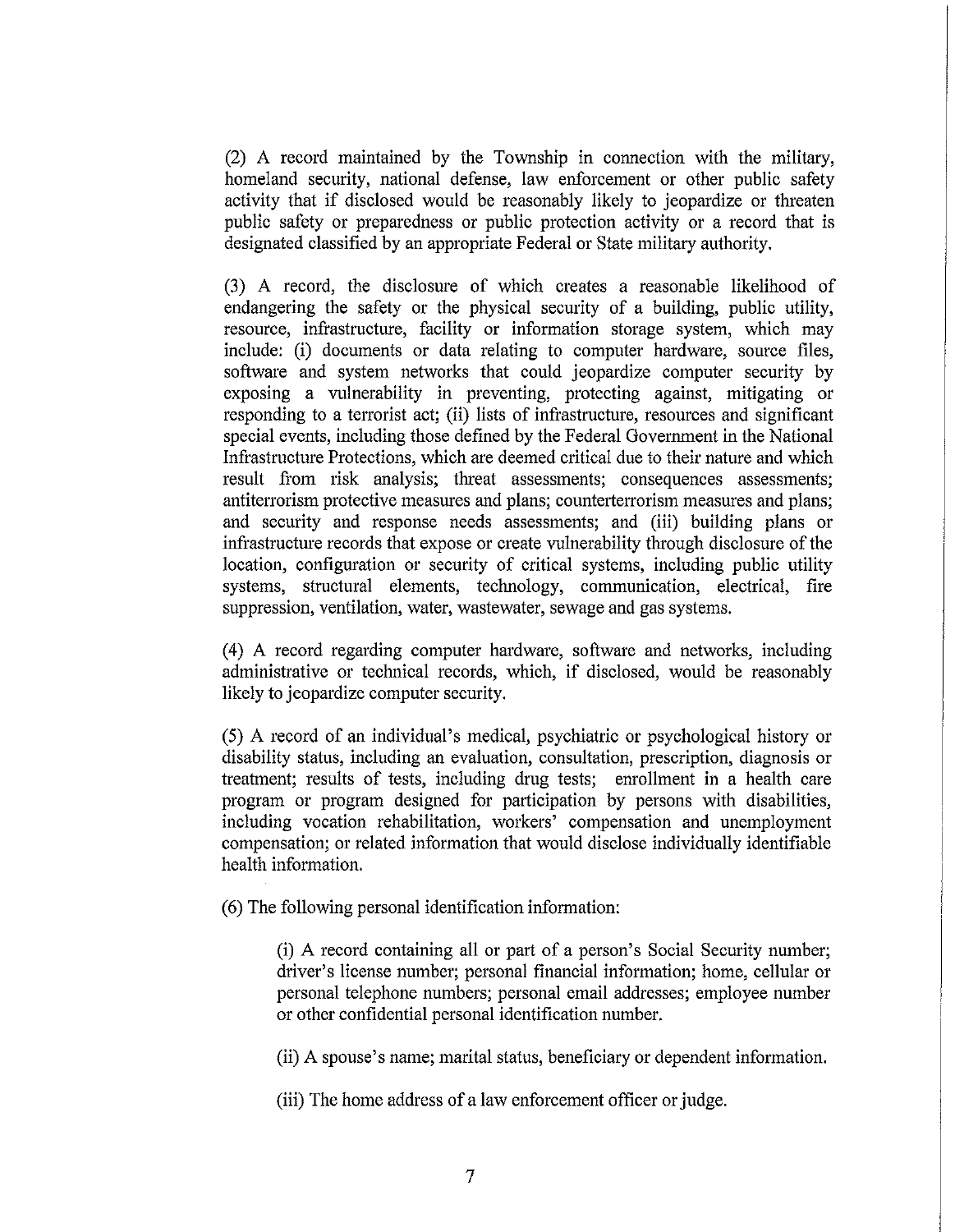Nothing in this paragraph shall preclude the release of the name, position, salary, actual compensation or other payments or expenses, employment contract, employment-related contract or agreement and length of service of a public official or a Township employee.

The Township may redact the name or other identifying information relating to an individual performing an undercover or covert law enforcement activity from a record

7 The following records relating to a Township employee

(i) A letter of reference or recommendation pertaining to the character or qualifications of an identifiable individual, unless it was prepared in relation to the appointment of an individual to fill a vacancy in an elected office or an appointed office requiring Senate confirmation

(ii) A performance rating or review.

(iii) The result of a civil service or similar test administered by a Commonwealth agency, legislative agency or judicial agency. The result of <sup>a</sup> civil service or similar test administered by <sup>a</sup> local agency shall not be disclosed if restricted by a collective bargaining agreement. Only test scores of individuals who obtained <sup>a</sup> passing score on <sup>a</sup> test administered by a local agency may be disclosed

iv The employment application of an individual who is not hired by the Township

 $(v)$  Workplace support services program information.

(vi) Written criticisms of an employee.

(vii) Grievance material, including documents related to discrimination or sexual harassment

(viii) Information regarding discipline, demotion or discharge contained in a personnel file. This subparagraph shall not apply to the final action of the Township that results in demotion or discharge.

 $(ix)$  An academic transcript.

 $(8)$  (i) A record pertaining to strategy or negotiations relating to labor relations or collective bargaining and related arbitration proceedings. This subparagraph shall not apply to a final or executed contract or agreement between the parties in a collective bargaining procedure. (ii) In the case of the arbitration of a dispute or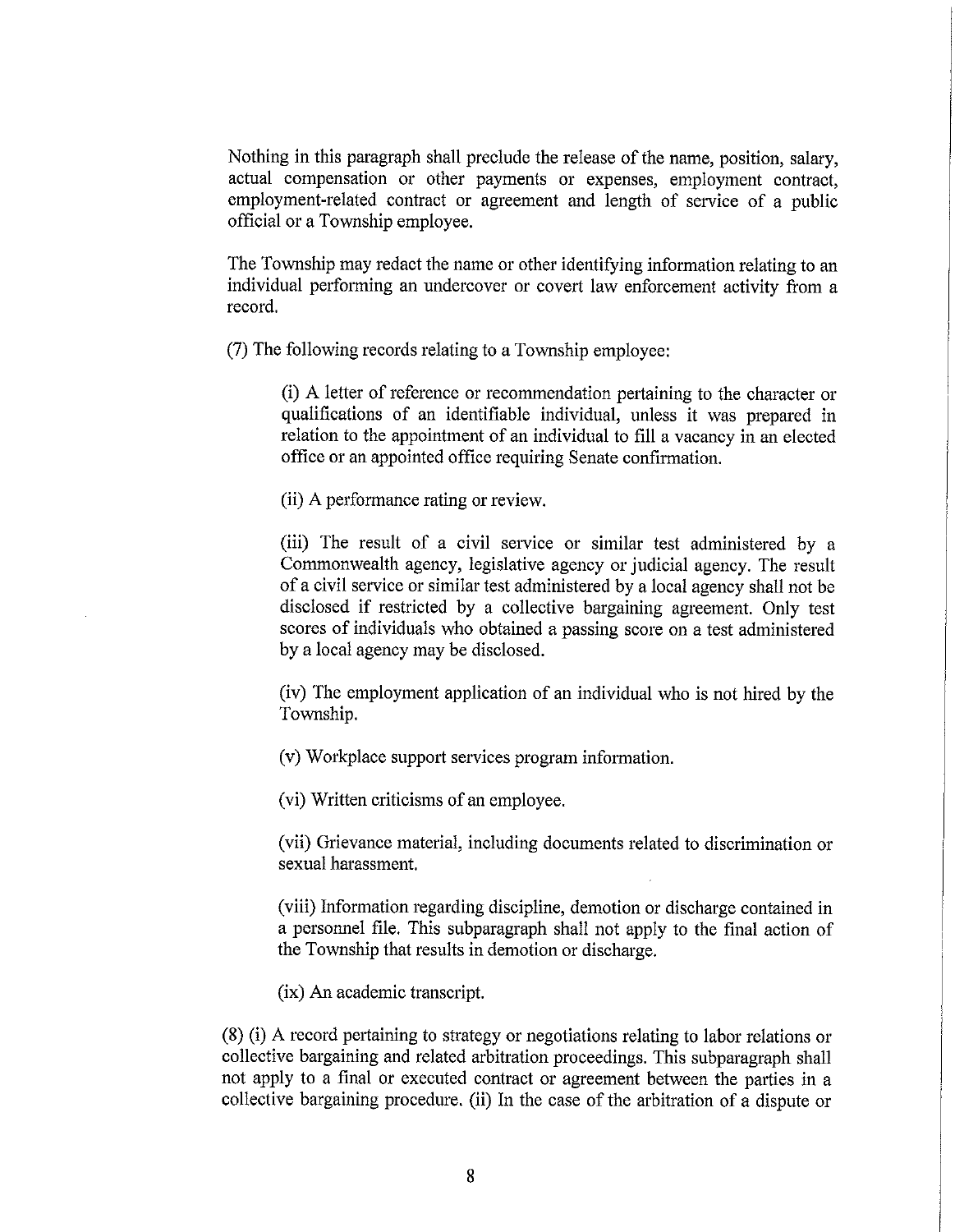grievance under a collective bargaining agreement, an exhibit entered into evidence at an arbitration proceeding, a transcript of the arbitration or the opinion. This subparagraph shall not apply to the final award or order of the arbitrator in a dispute or grievance procedure.

(9) The draft of a bill, resolution, regulation, statement of policy, management directive, ordinance or amendment thereto prepared by or for the Township.

 $(10)$  (i) A record that reflects:

(A) The internal, predecisional deliberations of the Township, its members, employees or officials or predecisional deliberations between Township members, employees or officials and members, employees or officials of another agency including predecisional deliberations relating to a budget recommendation, legislative proposal, legislative amendment, contemplated or proposed policy or course of action or any research memos or other documents used in the predecisional deliberations

B The strategy to be used to develop or achieve the successful adoption of a budget, legislative proposal or regulation.

A record which is not otherwise exempt from access under this act and which is presented to a quorum for deliberation in accordance with 65 Pa.C.S. Ch. 7 shall be a public record. This paragraph shall also not apply to a written or Internet application or other document that has been submitted to request Commonwealth funds, nor shall it apply to the results of public opinion surveys, polls, focus groups, marketing research or similar effort designed to measure public opinion

 $(11)$  A record that constitutes or reveals a trade secret or confidential proprietary information

12 Notes and working papers prepared by or for <sup>a</sup> public official or Township employee used solely for that official's or employee's own personal use, including telephone message slips routing slips and other materials that do not have an official purpose

<sup>13</sup> Records that would disclose the identity of an individual who lawfully makes a donation to the Township unless the donation is intended for or restricted to providing remuneration or personal tangible benefit to a named public official or employee of the Township, including lists of potential donors compiled by the Township to pursue donations, donor profile information or personal identifying information relating to a donor.

 $(14)$  (i) Academic transcripts; (ii) Examinations, examination questions, scoring keys or answers to examinations This subparagraph shall include licensing and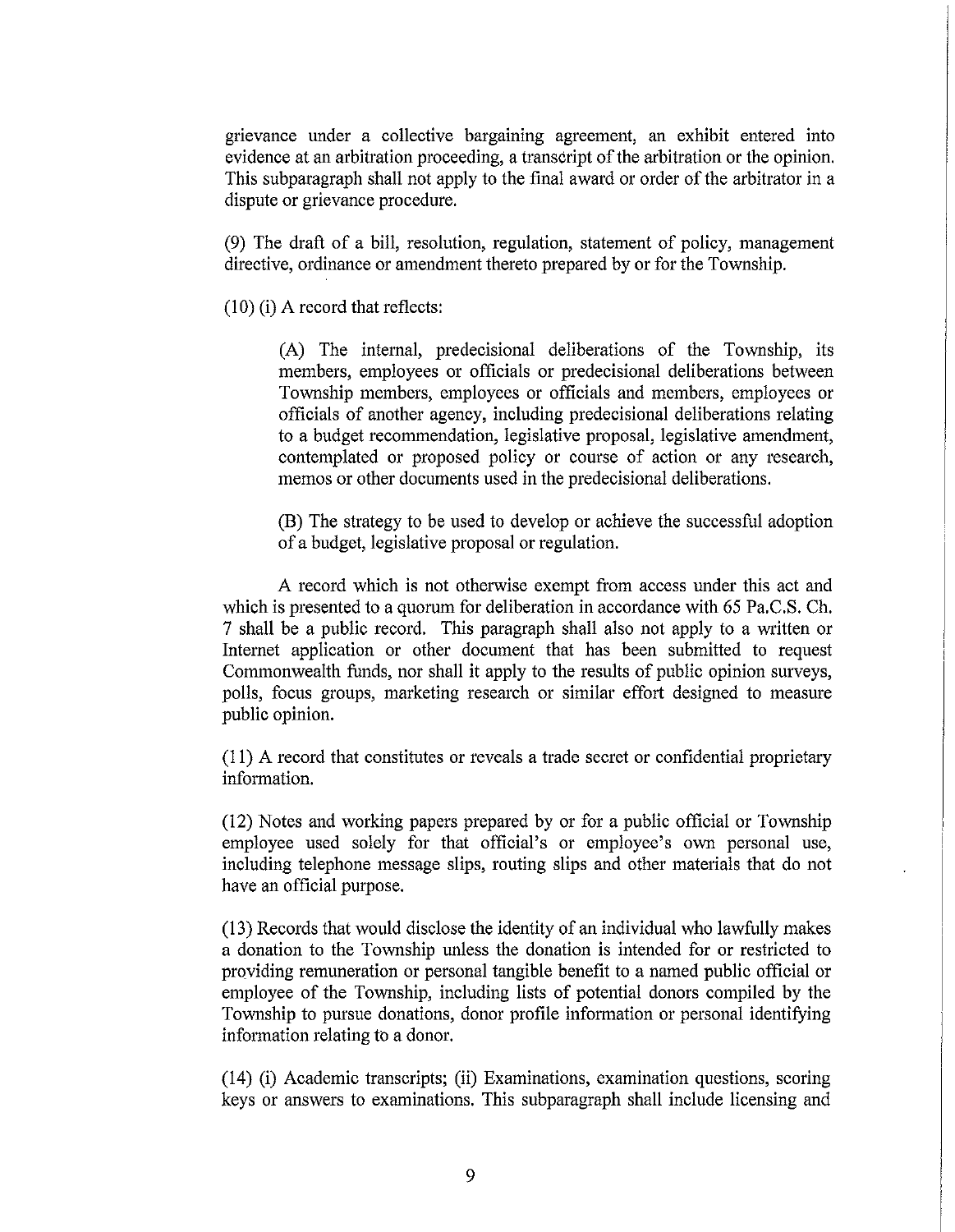other examinations relating to the qualifications of an individual and to examinations given in primary and secondary schools and institutions of higher education

 $(15)$  A record of the Township or any other agency relating to or resulting in a criminal investigation, including: (i) Complaints of potential criminal conduct other than a private criminal complaint. (ii) Investigative materials, notes, correspondence, videos and reports. (iii) A record that includes the identity of a confidential source or the identity of <sup>a</sup> suspect who has not been charged with an offense to whom confidentiality has been promised. (iv) A record that includes information made confidential by law or court order. (v) Victim information, including any information that would jeopardize the safety of the victim. (vi) A record that, if disclosed, would do any of the following:  $(A)$  Reveal the institution. progress or result of a criminal investigation, except the filing of criminal charges.  $(B)$  Deprive a person of the right to a fair trial or an impartial adjudication.  $(C)$ Impair the ability to locate a defendant or codefendant. (D) Hinder an agency's ability to secure an arrest, prosecution or conviction. (E) Endanger the life or physical safety of an individual This paragraph shall not apply to information contained in a police blotter as defined in  $18$  Pa.C.S.  $\frac{1}{8}$  9102 (relating to definitions) and utilized or maintained by the Pennsylvania State Police, local, campus, transit or port authority police department or other law enforcement agency or in a traffic report except as provided under 75 Pa.C.S.  $\S$  3754(b) (relating to accident prevention investigations).

<sup>16</sup> A record of the Township or an agency relating to <sup>a</sup> noncriminal investigation, including:

- (i) Complaints submitted to the Township.
- (ii) Investigative materials, notes, correspondence and reports.

(iii) A record that includes the identity of a confidential source, including individuals subject to the act of December 12, 1986 (P.L.1559, No.169), known as the Whistleblower Law

(iv) A record that includes information made confidential by law.

(v) Work papers underlying an audit.

(vi) A record that, if disclosed, would do any of the following:  $(A)$  Reveal the institution, progress or result of an agency investigation, except the imposition of a fine or civil penalty, the suspension, modification or revocation of a license, permit, registration, certification or similar authorization issued by an agency or an executed settlement agreement unless the agreement is determined to be confidential by a court.  $(B)$ Deprive a person of the right to an impartial adjudication. (C) Constitute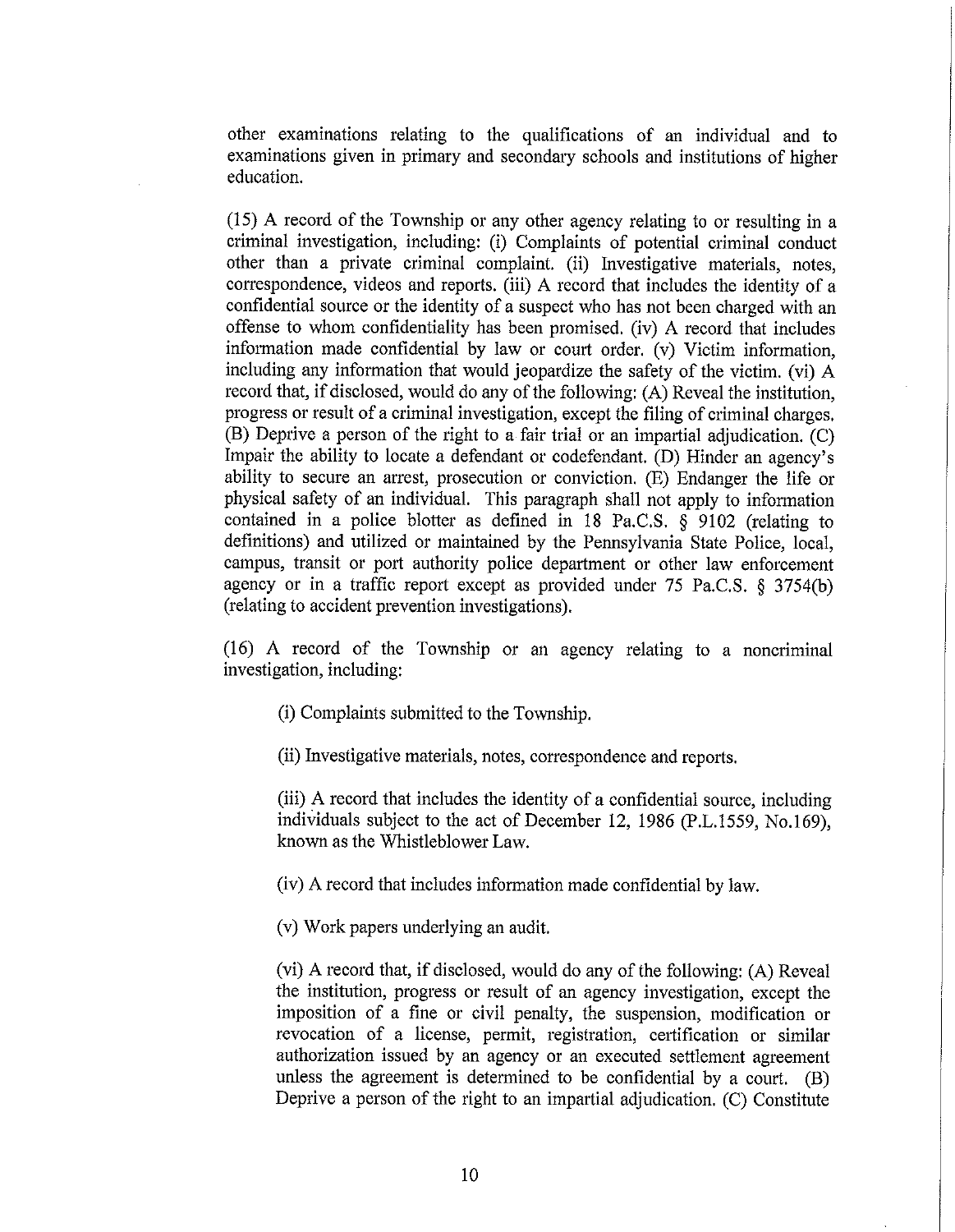an unwarranted invasion of privacy. (D) Hinder an agency's ability to secure an administrative or civil sanction.  $(E)$  Endanger the life or physical safety of an individual.

(17) (i) Records or parts of records, except time response logs, pertaining to audio recordings, telephone or radio transmissions received by emergency dispatch personnel, including 911 recordings.

(ii) This paragraph shall not apply to a 911 recording, or a transcript of a 911 recording, if the agency or a court determines that the public interest in disclosure outweighs the interest in nondisclosure.

(18) DNA and RNA records.

 $(19)$  An autopsy record of a coroner or medical examiner and any audiotape of a postmortem examination or autopsy, or a copy, reproduction or facsimile of an autopsy report, a photograph, negative or print, including a photograph or videotape of the body or any portion of the body of a deceased person at the scene of death or in the course of a postmortem examination or autopsy taken or made by or caused to be taken or made by the coroner or medical examiner. This exception shall not limit the reporting of the name of the deceased individual and the cause and manner of death.

(20) (i) Draft minutes of any meeting of an agency until the next regularly scheduled meeting of the agency.

(ii) Minutes of an executive session and any record of discussions held in executive session

(21) (i) The contents of real estate appraisals, engineering or feasibility estimates, environmental reviews, audits or evaluations made for or by an agency relative to the following: (A) The leasing, acquiring or disposing of real property or an interest in real property;  $(B)$  The purchase of public supplies or equipment included in the real estate transaction;  $(C)$  Construction projects.

(ii) This paragraph shall not apply once the decision is made to proceed with the lease, acquisition or disposal of real property or an interest in real property or the purchase of public supply or construction project.

22 Library and archive circulation and order records of an identifiable individual or groups of individuals.

 $(23)$  Library archived and museum materials, or valuable or rare book collections or documents contributed by gift, grant, bequest or devise, to the extent of any limitations imposed by the donor as a condition of the contribution.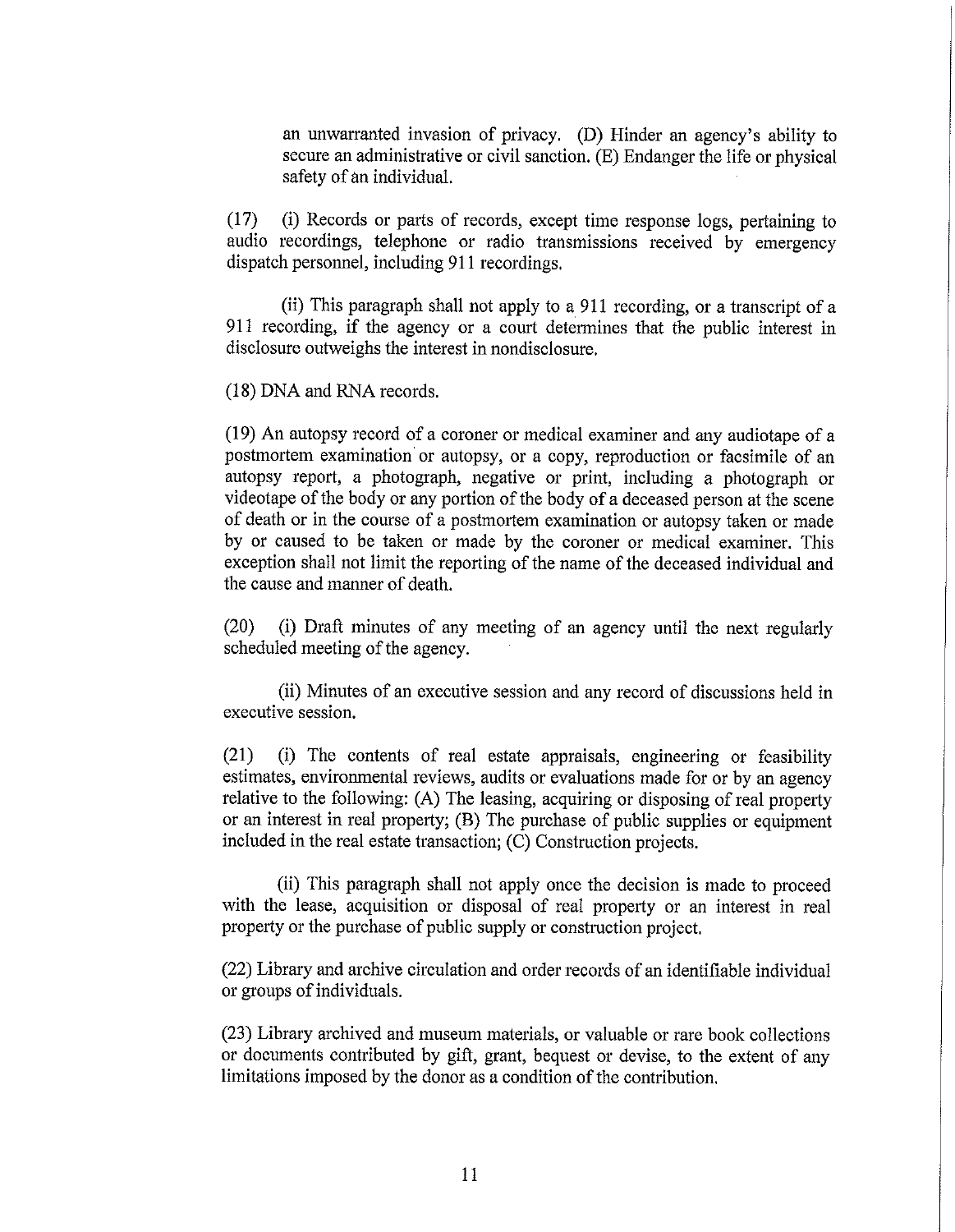<sup>24</sup> A record identifying the location of an archeological site or an endangered or threatened plant or animal species if not already known to the general public

 $(25)$  A proposal pertaining to agency procurement or disposal of supplies, services or construction prior to the award of the contract or prior to the opening and rejection of all bids; financial information of a bidder or offeror requested in an invitation for bid or request for proposals to demonstrate the bidder's or offeror's economic capability; or the identity of members, notes and other records of agency proposal evaluation committees established under 62 Pa.C.S.  $\S$  513 (relating to competitive sealed proposals).

26 A record or information relating to acommunication between an agency and its insurance carrier, administrative service organization or risk management office. This paragraph shall not apply to a contract with an insurance carrier, administrative service organization or risk management office or to financial records relating to the provision of insurance.

27) A record or information: (i) identifying an individual who applies for or receives social services; or (ii) relating to the following:  $(A)$  the type of social services received by an individual;  $(B)$  an individual's application to receive social services, including a record or information related to an agency decision to grant, deny, reduce or restrict benefits, including a quasi-judicial decision of the agency and the identity of a caregiver or others who provide services to the individual; or  $(C)$  eligibility to receive social services, including the individual's income, assets, physical or mental health, age, disability, family circumstances or record of abuse.

(28) A record identifying the name, home address or date of birth of a child seventeen  $(17)$  years of age or younger.

#### g. Disclosure; Notification.

When the Township produces <sup>a</sup> document that is not <sup>a</sup> public record or that contains information that is not subject to disclosure under the Act, the Open Records Officer shall notify the requester, any third party that provided the record to the Township, and the party that is the subject of the record, of the disclosure. The requester shall then be required to return the particular disclosed document to the Township, and shall be precluded from further dissemination or use thereof. The disclosure of such shall not serve as a waiver of any applicable privilege. The Open Records Officer shall also notify a third party of a record request if a requested record contains a trade secret or confidential proprietary information, in accordance with law and administrative regulations.

#### 6. Appeal Procedures

If a written request for access to a record is denied in full, denied in part or deemed denied, or if the requester believes that the grant of a written request is incomplete, the requester